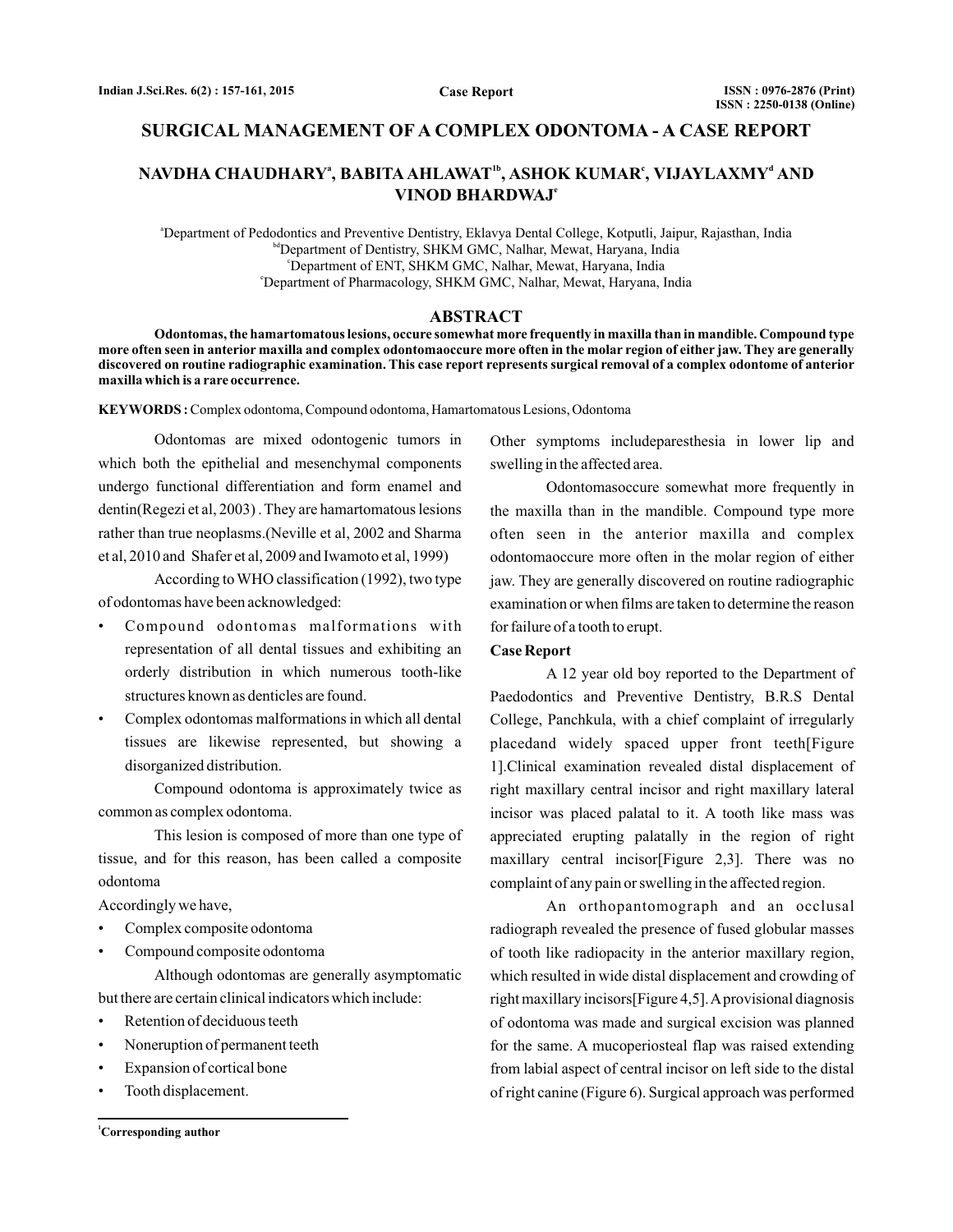



**Figure 1 : Front view Photograph of the Patient Figure 2 : Pre-Operative Photograph Front View**



**Figure 3 : Pre-Operative Photograph Intraoral View**



**Figure 4 : Occlusal Radiograph**



**Figure 5 : Orthopantomographic View**



**Figure 6 : A Mucoperiosteal Flap Was Raised Extending From Labial Aspect of Central Incisor on Left Side to the Distal of Right Canine**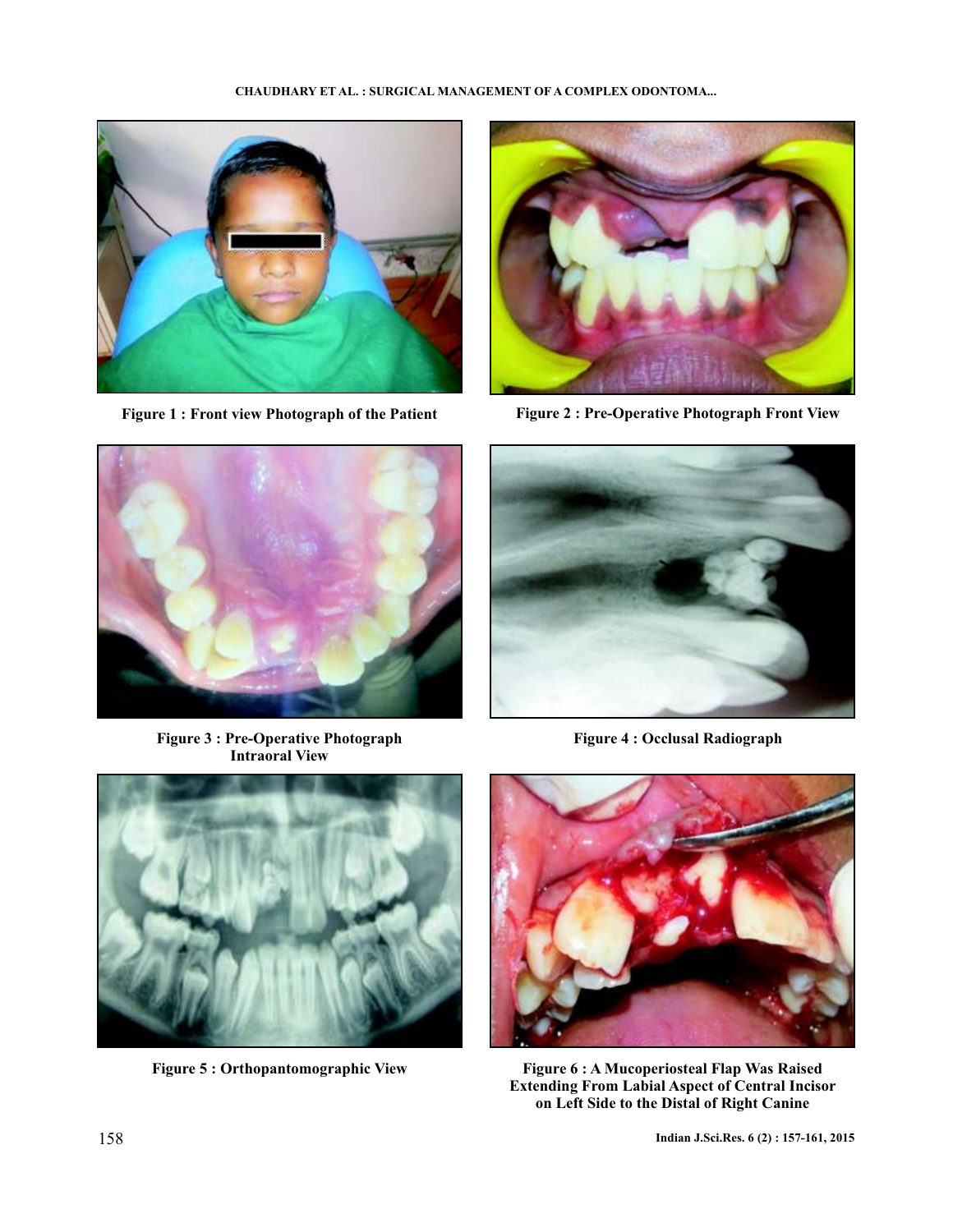#### **CHAUDHARY ET AL. : SURGICAL MANAGEMENT OF A COMPLEX ODONTOMA...**





**Figure 9 : Histologic View**

using a #6 spherical drill and a #704 tapered stem, and several blocks of odontoma were removed (Figure 7). The surgical cavity was totally smoothened and no complementary treatment was found necessary. Mucoperiosteal flap was closed with interrupted sutures. Postoperative medication consisted of antibiotics and analgesics for 7 days.

The excised bony masses measured around 2.0X 1.5 X 1.0 cm and were sent for histopathological evaluation (Figure 8).

Histopathological report showed an irregular arrangement of dental tissues such as enamel, dentin and cementum, together with odontoblastic cells in pulp tissue,



**Figure 7 : Several Blocks of Odontoma Removed Figure 8 : The Excised Bony Masses Measuring Around 2.0x 1.5 X 1.0 cm Sent For Histopathological Evaluation**



**Figure 10 : Post-operative View After 1 Week**

which confirmed the diagnosis of complex odontoma. The underlying tissue was unremarkable with no evidence of inflammation or atypia and thus ruled out presence of any cystic lining (Figure 9).

The sutures were removed after 1 week and patient had no pain or any signs of intraoral swelling or inflammation (Figure 10). After a follow up period of one month, a laser frenectomy followed by a fixed orthodontic treatment was planned for the alignment of maxillary anterior teeth.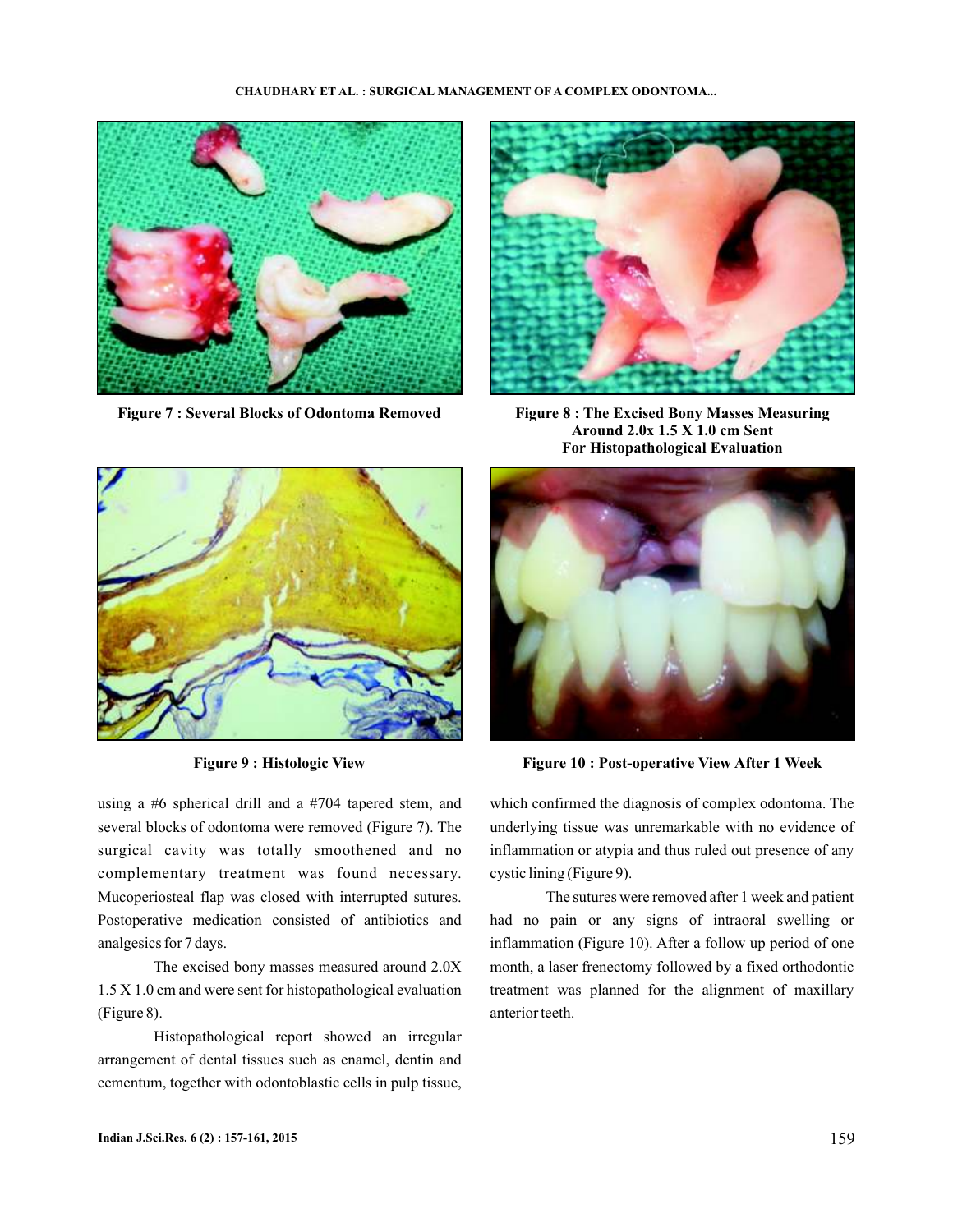## **DISCUSSION**

The complex odontoma occurs predominantly in the molar region of the mandible and less often in the anterior maxilla. They are often associated with the crowns of unerupted teeth and occasionally may take the place of a tooth or displace the associated erupted tooth. For these reasons they may be discovered, when small, as incidental findings when investigating a patient with a tooth missing from the dental arch. As the lesion enlarges it usually presents as a painless, slow-growing expansion of the jaw, but may become infected and present with pain, particularly if it communicates with the mouth. Multiple odontomas are rare.

Radiographically, a fully formed complex odontoma appears as a radiopaque lesion, sometimes with a radiating structure, but in the developing stages it shows as a well-defined radiolucent lesion in which there is progressive deposition of radiopaque material as calcification of the dental tissues proceeds. The mature lesion is surrounded by a narrow radiolucent zone analogous to the pericoronal space around unerupted teeth.

Histologically, a fully developed complex odontoma consists of a mass of irregularly arranged, but well-formed enamel, dentin, and cementum. Dentin forms the bulk of the lesion and, on surfaces not covered by enamel or cementum, is in contact with tissue resembling the normal pulp. In decalcified sections, the areas occupied by enamel appear as empty spaces except where enamel maturation is incomplete when the spaces contain remnants of enamel matrix with a fibrillar appearance. The developing complex odontoma will contain varying amounts of soft tissue which include odontogenic epithelium and mesenchyme, and structures resembling enamel organs. Developing lesions show histological features of all stages in odontogenesis and may be difficult to differentiate from ameloblastic fibroma and ameloblastic fibro-odontoma.

In general, because of the small dimension of the lesions and its uneventful biological behavior, a conservative surgical enucleation is recommended, and no cases of recurrence have been reported so far (Mortellaro et al, 2008 and Ozeç, 2007). However, enucleation of large

odontomas may affect adjacent bone and teeth (Biocic et al, 2010). In the present case, the lesion was totally and carefully removed and no damage to the adjacent developing teeth or the thinned basal cortical bone was produced.

As a result of the odontogenic nature, including epithelial and mesenchymal tissue, odontomas can develop cystic transformation into dentigerous cyst. This cyst results from the cysticdegeneration of enamel organ after partial or total development of the crown, cystic transformation of the follicle associated with the unerupted tooth may also occur when its eruption is impeded by the odontoma(Shah et al, 2010). The odontomas are well encapsulated and recurrence is usually not observed if the lining epithelium is removed intact.Large complex odontomas should be cutinto segments for removal, inorder to conserve normal bone and to prevent jaw fracture that can result if excessive elevative force is applied in areas of the lesion that lack encapsulation and may be fused to surrounding bone(Fonseca, 2000); a technique which was used in our case also. If portions of the lesion are left unexcised, such residual odontomas remain unchanged throughout the years in studies(Marx, 2003).

# **REFERENCES**

- Biocic J., Macan D., Brajdic D., Manojlovic S., Butorac-Rakvin L., Hat J., and 2010. Large erupting complex odontoma in a dentigerous cyst removed by a piecemeal resection. Pediatr Dent., 32:255- 259.
- Fonseca R. J., 2000. Odontogenic Tumors Surgical pathology and Management. In Williams TP, Stewart JC (eds), Oral and Maxillofacial Surgery. Philadelphia, Saunders, :379-81.
- Iwamoto O., Harada H., Kusukawa J., Kameyama T., 1999. Multiple Odontomas of the Mandible - A Case Report. J Oral Maxillofac Surg., 57:338-41.
- Mortellaro C., Berrone M., Turatti G., Rimondini L., DelPrever A. B., Canavese F., et al., 2008. Odontogenic tumors in childhood: a retrospective study of 86 treated cases. Importance of a correct histopathologic diagnosis. J Craniofac Surg., :1173-1178. **19**